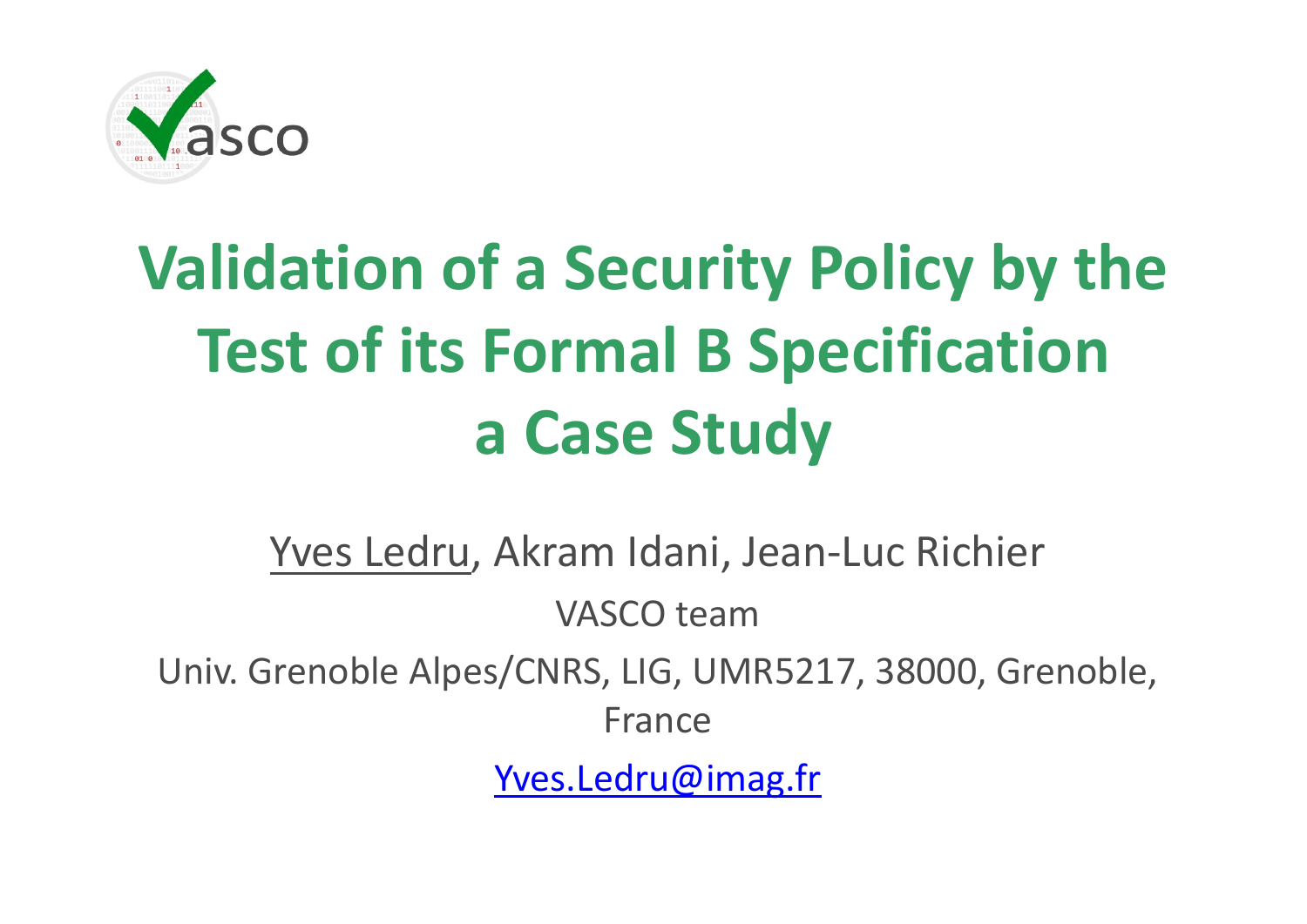



- •• Information systems : data and functions to coordinate people
- • Secure information systems : protect the access to data and functions
	- From outsiders
	- From insiders
- •• Insider attacks : performed by legitimate users who abuse their privileges.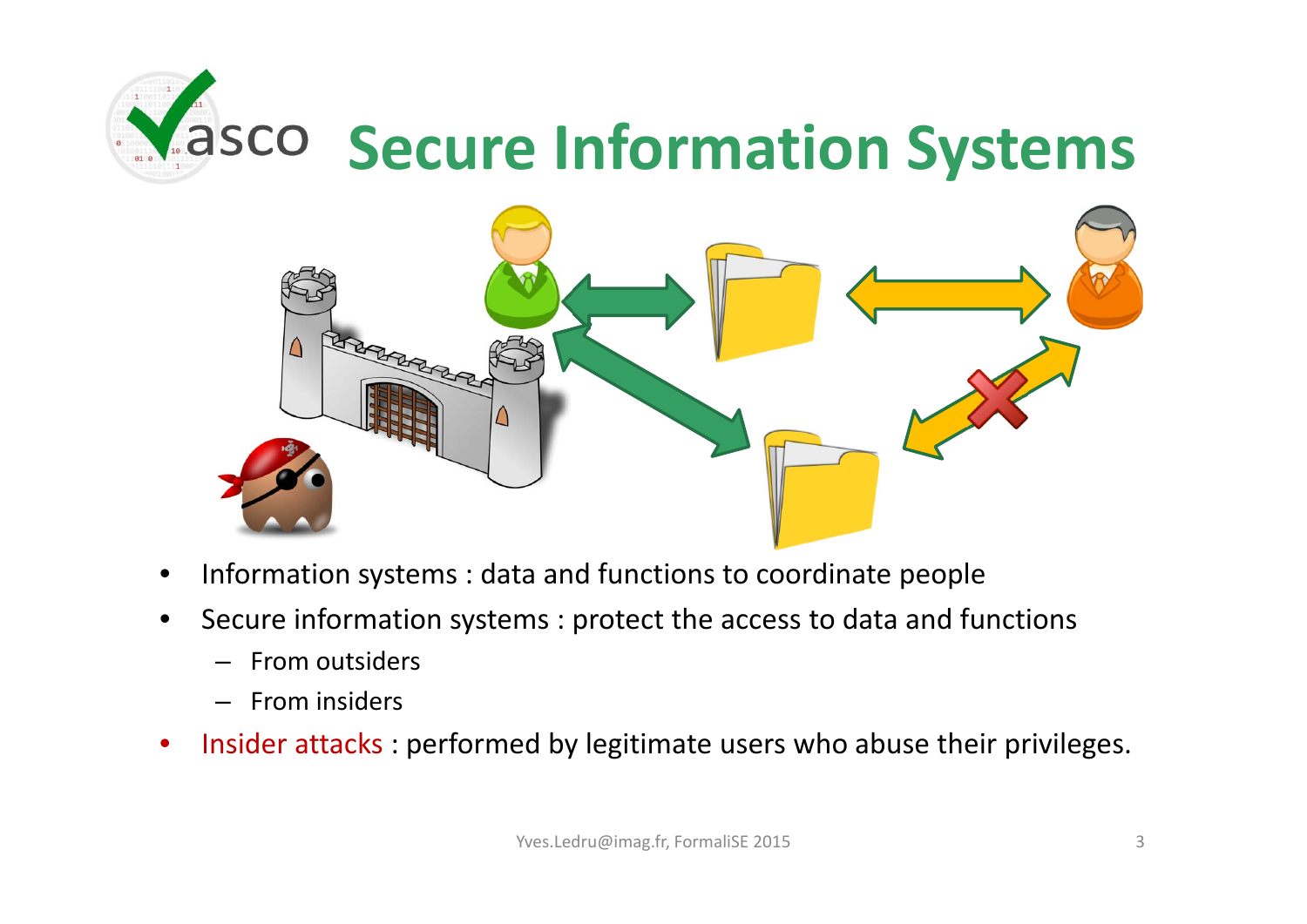

# **The Selkis approach**



4**This paper : V&V of the PIM by its translation into <sup>a</sup> B specification. Focus on the policy (PIM), not on detailed underlying security mechanisms (PSM).**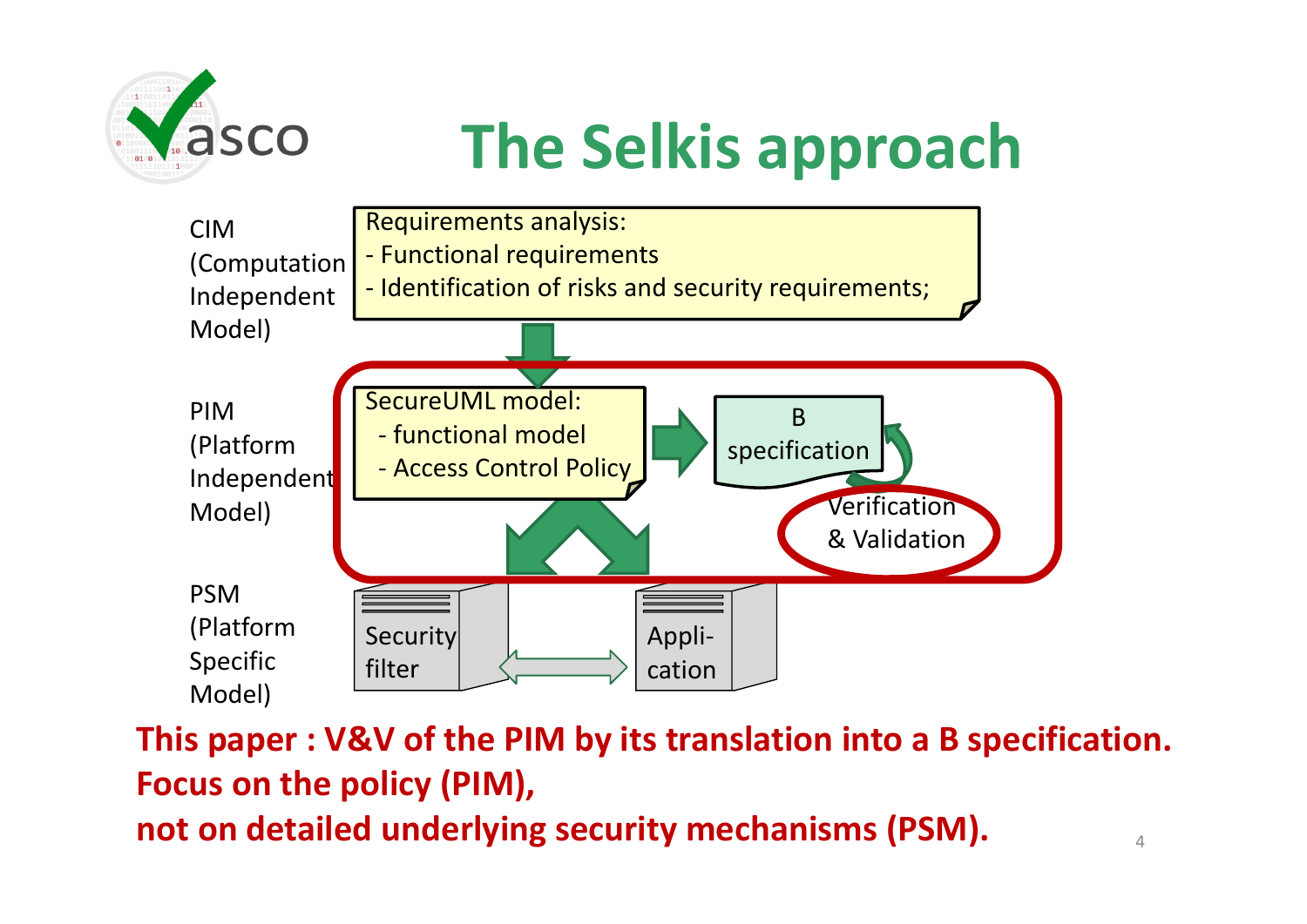

### **Res@mu Case Study**

• Information system for an urgency medical help service (SAMU)







• Developed by IFREMMONT, a french association for <sup>e</sup>‐medecine.



• Functional model : 77 classes, 100 use cases developed before this study.

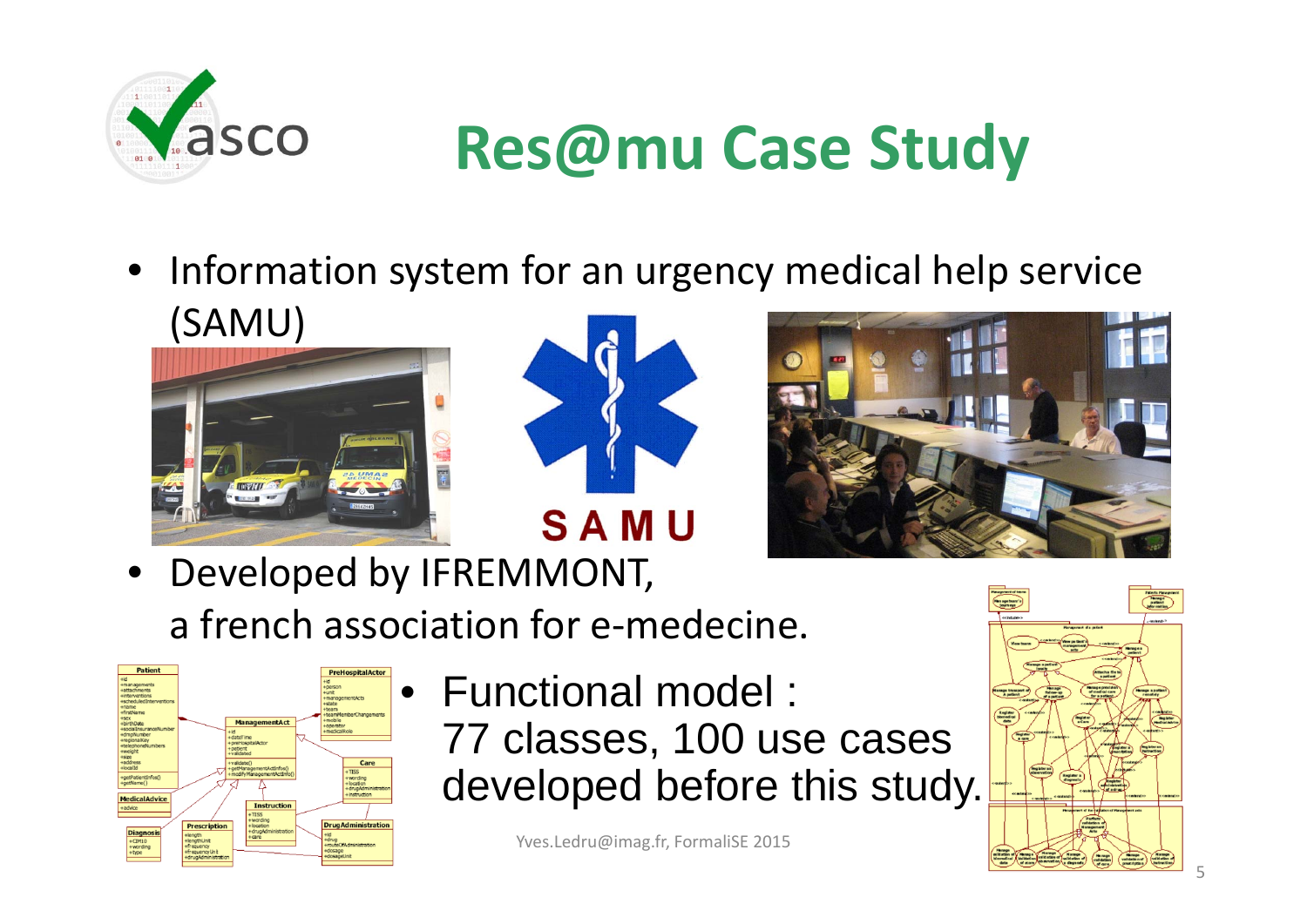

#### **The need for security in Res@mu**

- Access to the information system must be restricted to authorized personal
- The authorized personal are numerous and evolve over the life‐time of the informationsystem => need for <sup>a</sup> role‐based approach
- Medical data
	- Are confidential
	- Must be available to the rescue teams
	- – Must be protected against unauthorized modifications (integrity)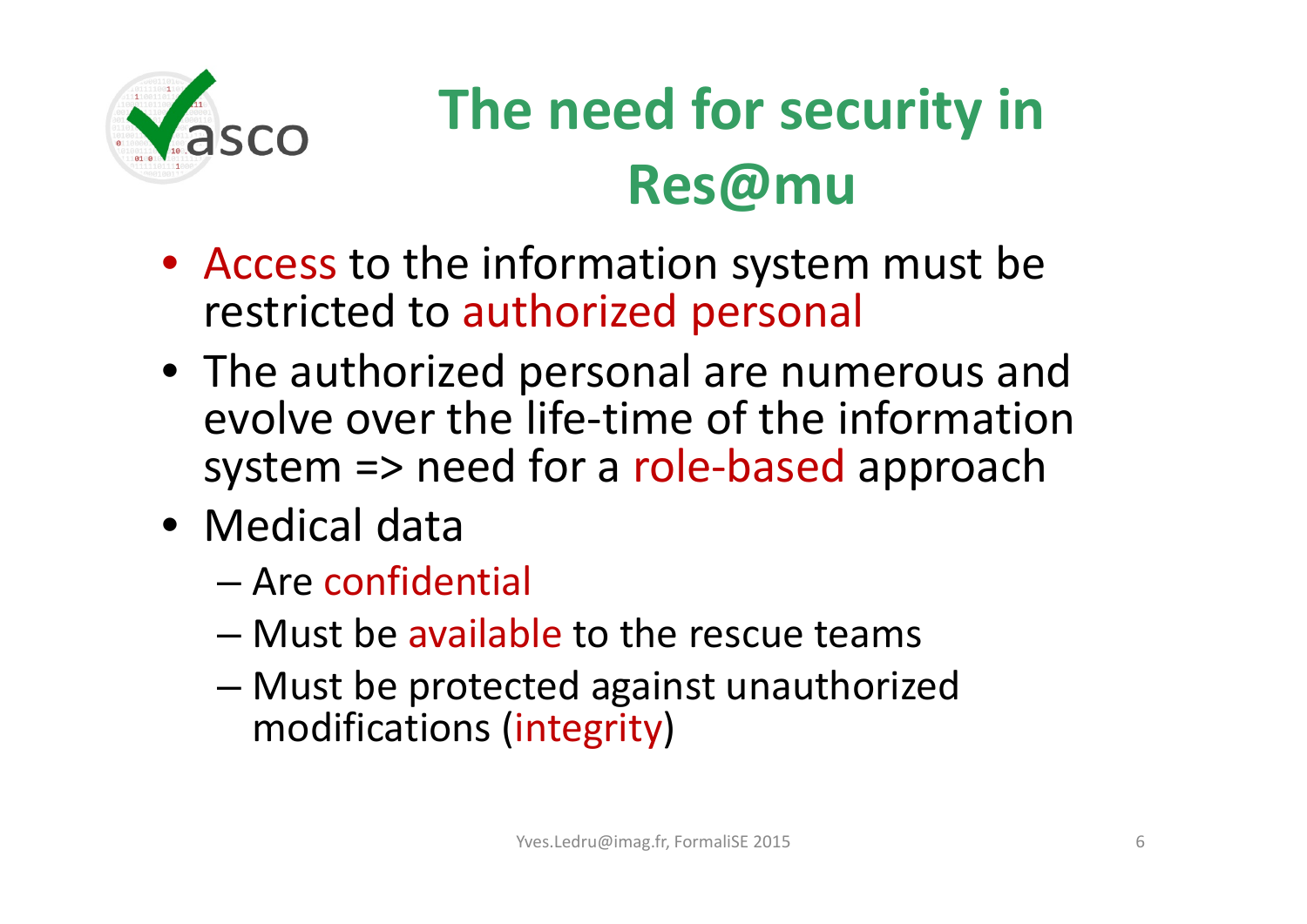

### **Security target**

Manag

ement

Act

- Instead of protecting everything…
- •… we focused on <sup>a</sup> single security target: Information about medical acts, stored in class ManagementAct
- Expected security properties:
	- Confidentiality
	- –- Integrity
- Access control rules:
	- Read access for the members of the teams in charge of the patient
	- $-$  Write access to the qualified person performing the act
	- No access for other users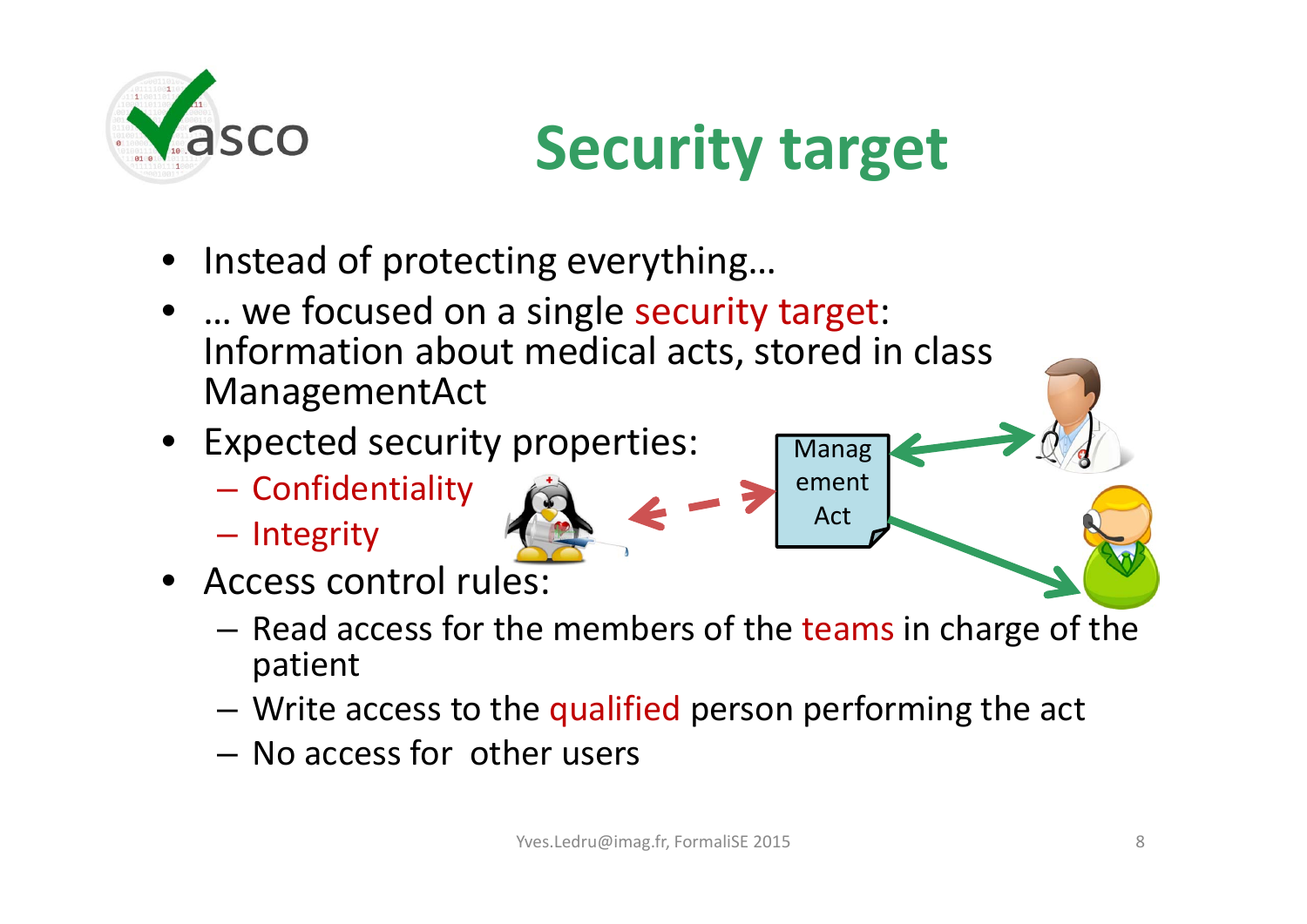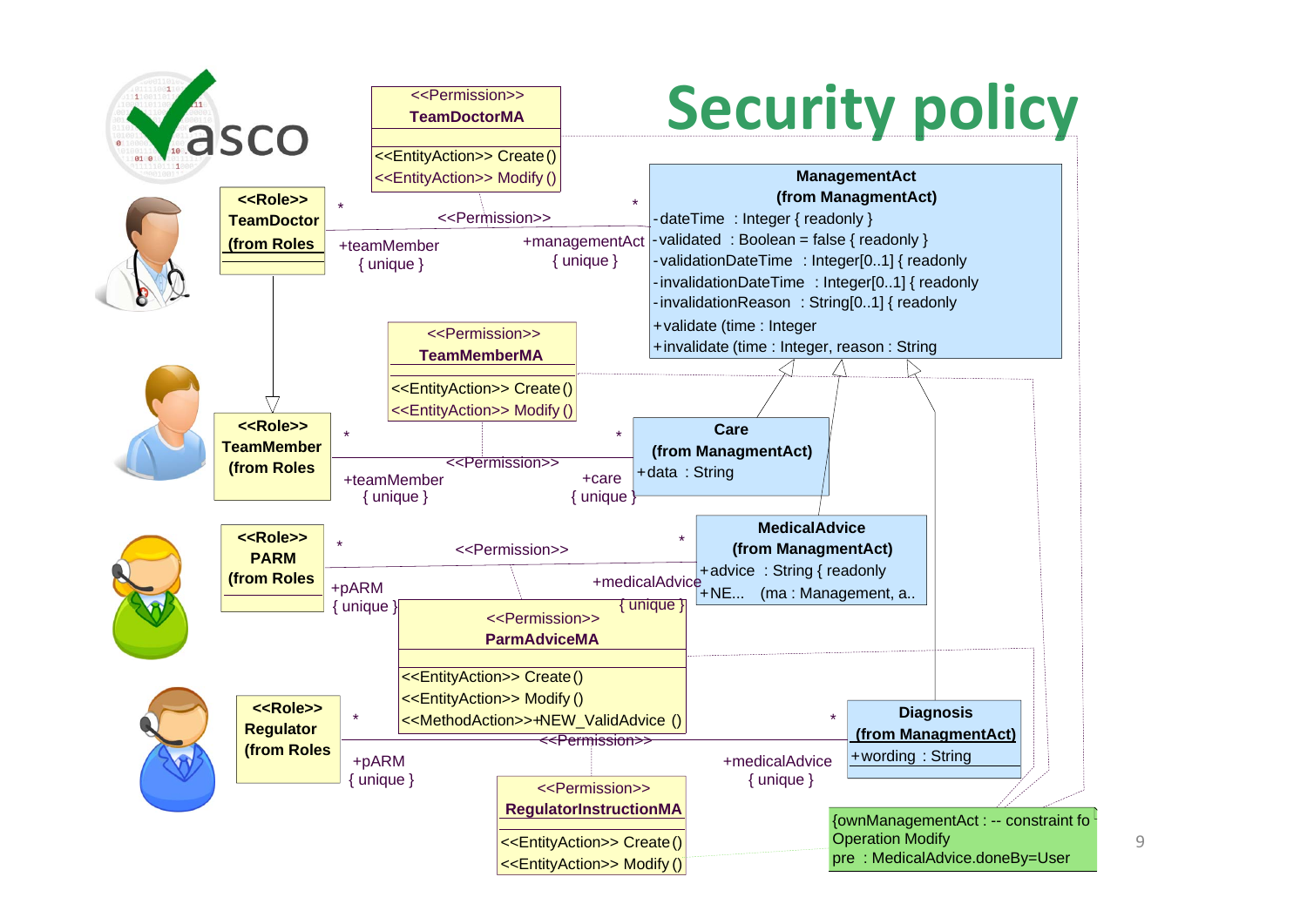

### **Separation of concerns**

- •UML classes => functional model
- •• Roles and permissions => security model
- $\bullet$  Autorisation constraints : part of the security model but referring to the functional model

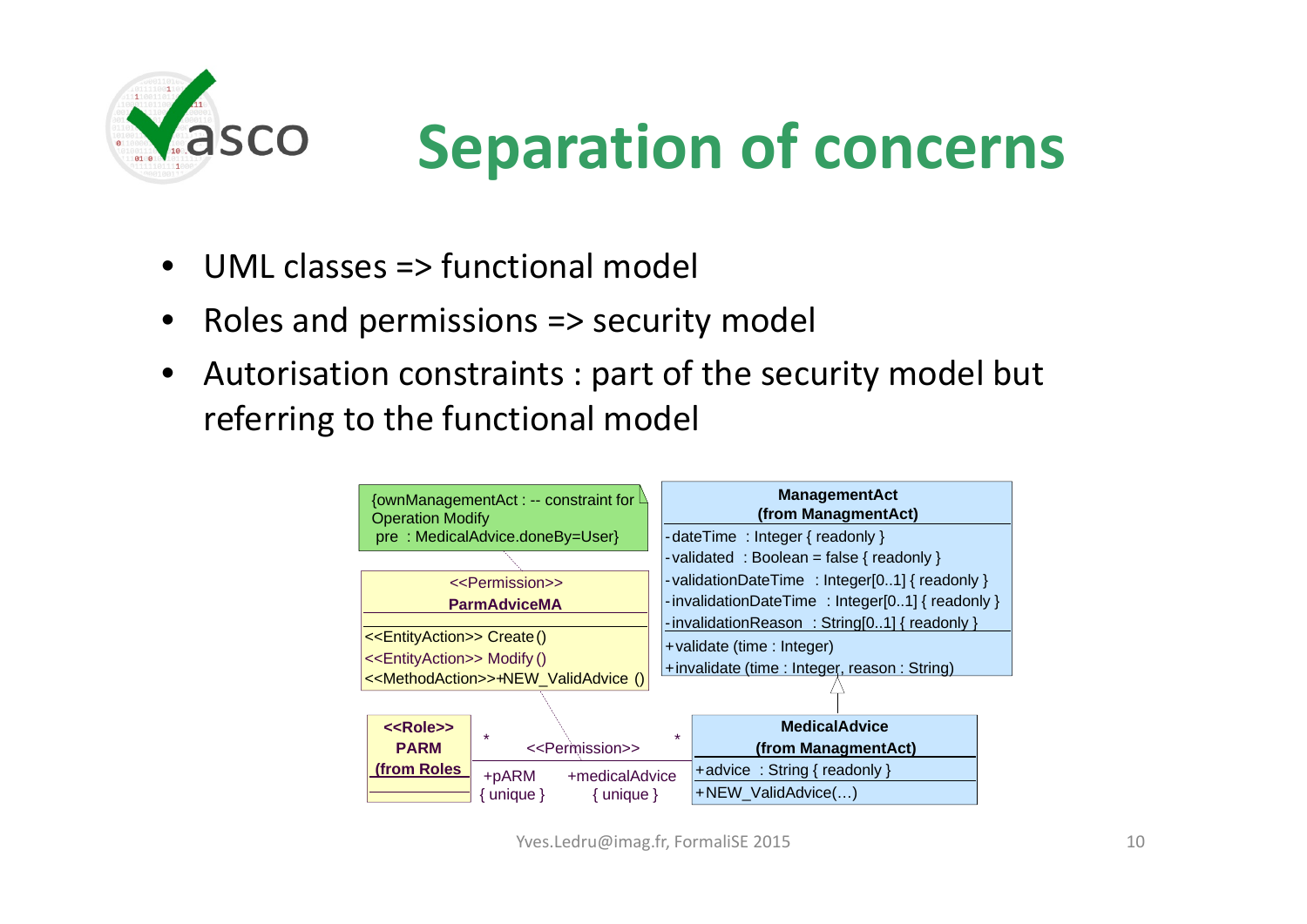

# **A permission rule**

- •Expressed in SecureUML
- •• Relates a role to the associated class
- •Lists the operations permitted for this role
- •An autorisation constraint restricts the permission



#### Evolutions of the functional state may influence the constraint!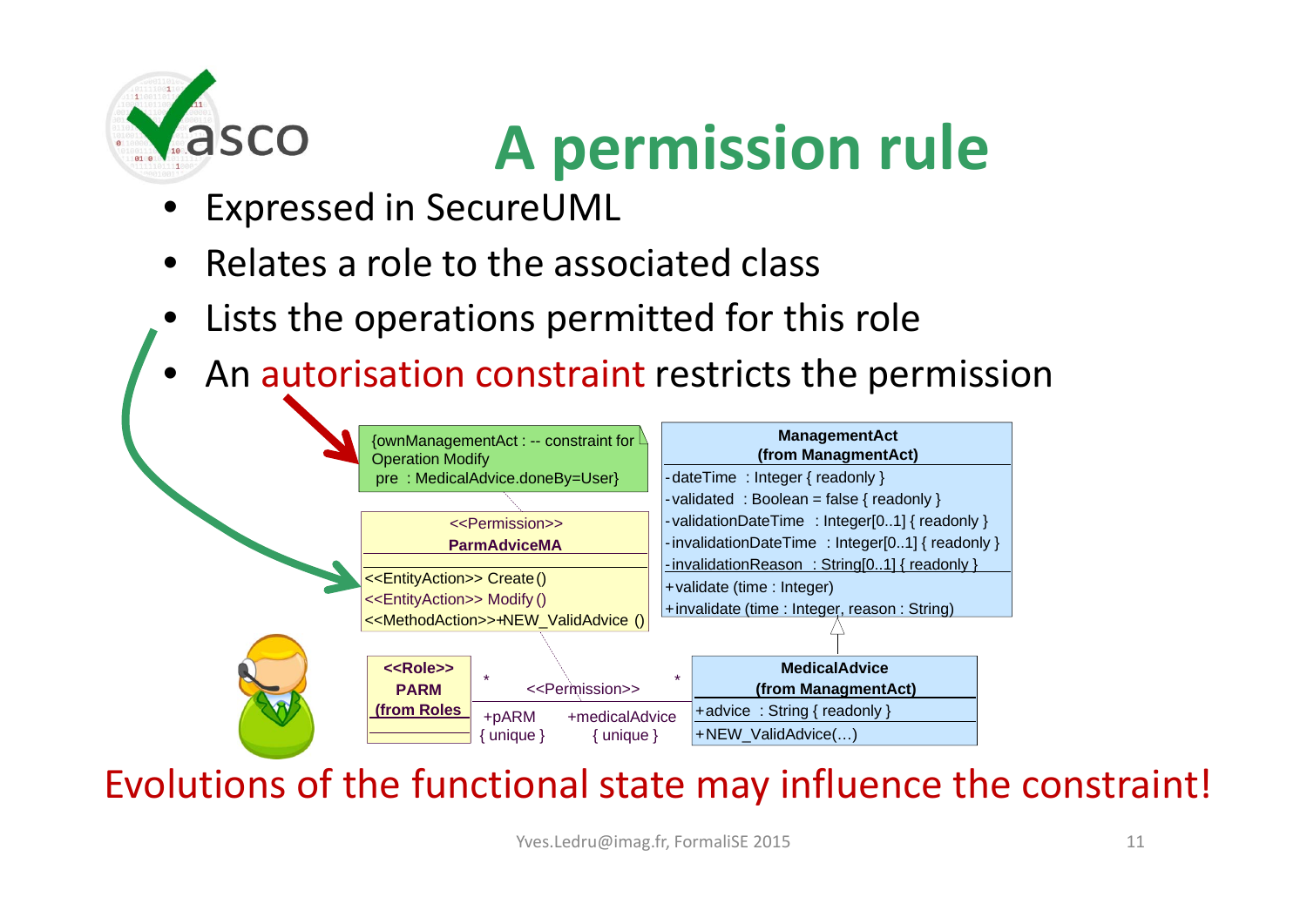

# **Validation of the policy**

- Is it the right model? The right rules?
- Validation based on
	- – The translation of the functional and security models into B
	- Animation or test of the models
- Functional model too big for validation tools => need for simplifications…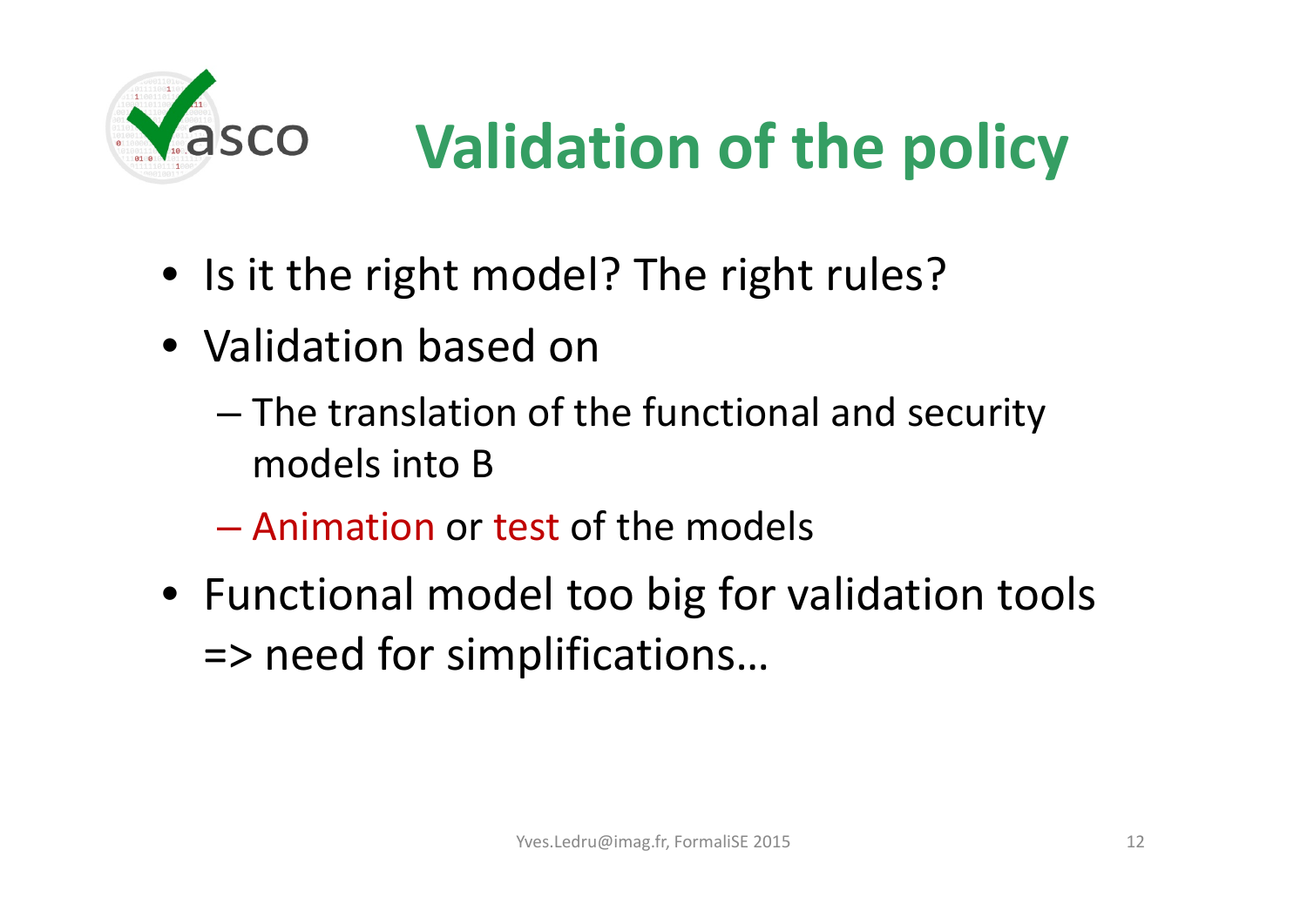

# **Simplified Class Diagram**

- 12 classes selected amongst the 77 classes:
	- – Directly related to Management Acts and autorisation constraints



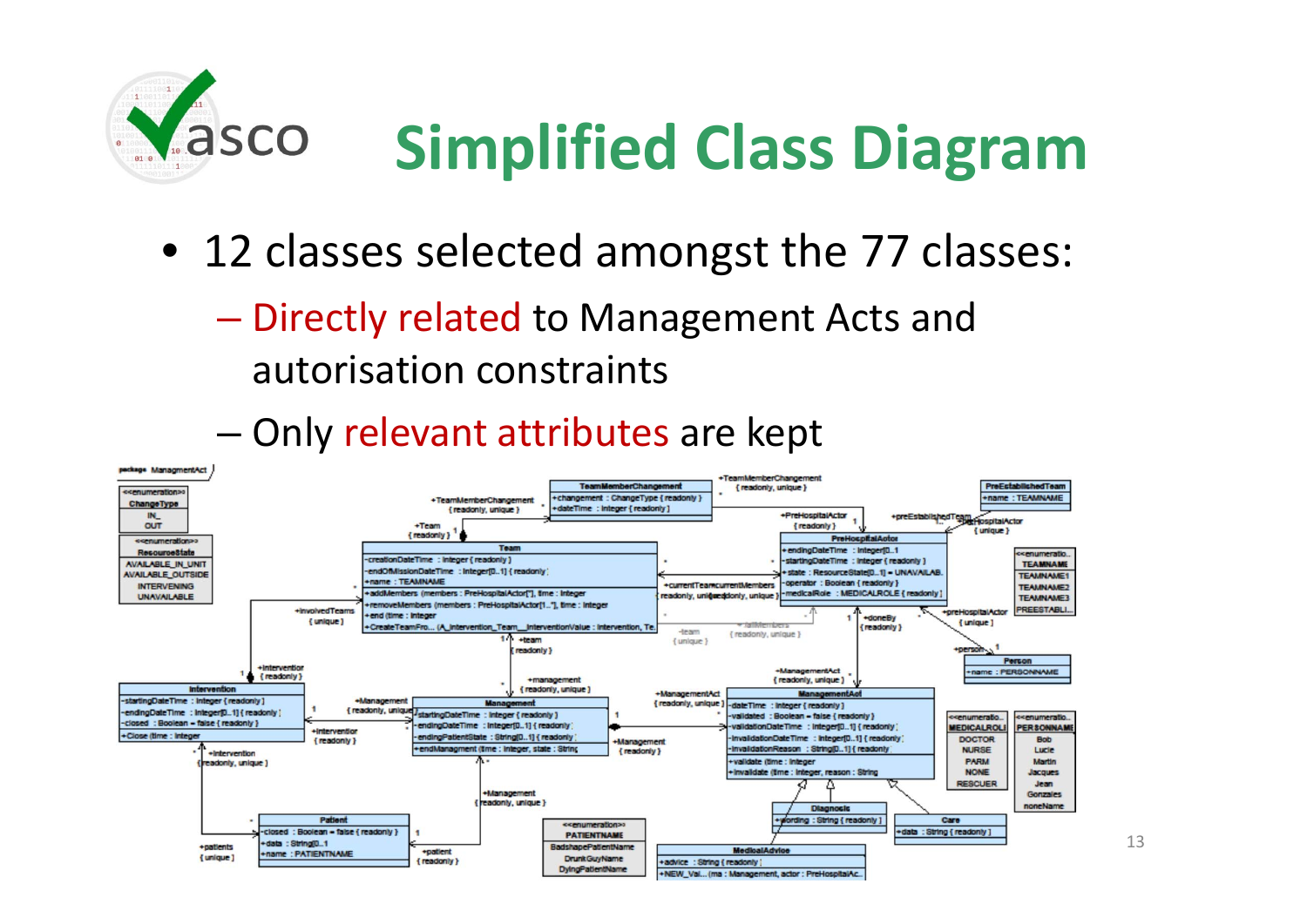

- •UML models augmented with B annotations
- $\bullet$ **•** Translated into B specifications using B4MSecure tool 1730 lines for functional model, 2652 lines for security model
- •• Animated with ProB, showing enabled operations at each step

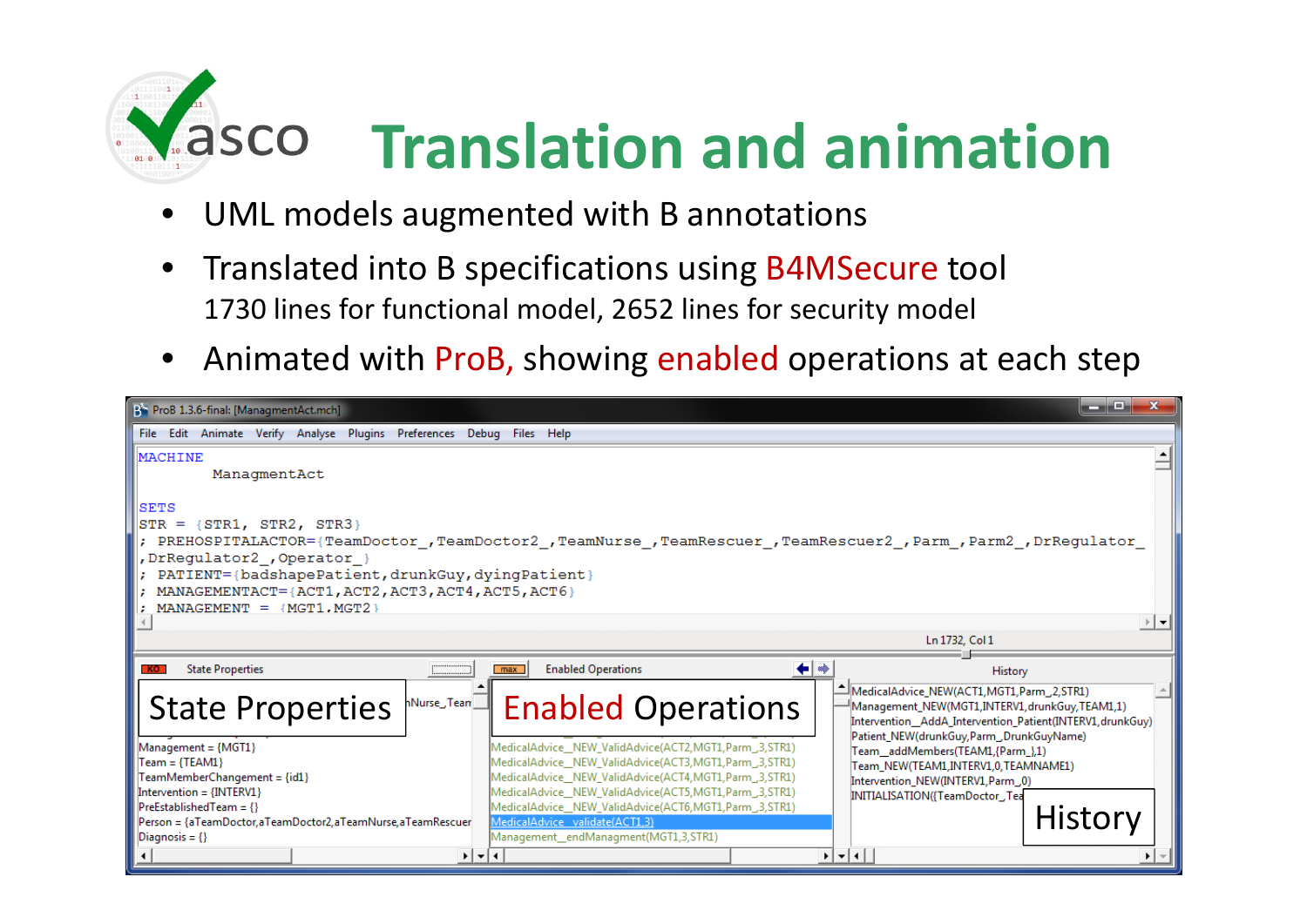

#### **A secure operation**

secure MedicalAdvice validate(Instance,time)=

#### **PRE**

Instance : MedicalAdvice & time : INTEGER

& ManagementAct\_\_validated(Instance)=FALSE

& Instance /: dom(ManagementAct\_\_invalidationDateTime)

& time <sup>&</sup>gt; ManagementAct\_\_dateTime(Instance) /\* Precondition generated from annotation\*/

#### **THEN**

#### **SELECT**

MedicalAdvice validate Label : isPermitted[currentRole]

& currentUser : A\_preHospitalActor\_person[

A Team PreHospitalActor~[A Team Management(A Management ManagementAct(Instance))]]

& A\_PreHospitalActor\_ManagementAct(Instance) : A\_preHospitalActor\_person~[currentUser] **THEN**

MedicalAdvice\_\_validate(Instance,time)

Encapsulates the functional operation

Guard enforcing the security policy

**END**

**END**;

Precondition taken from the functional precondition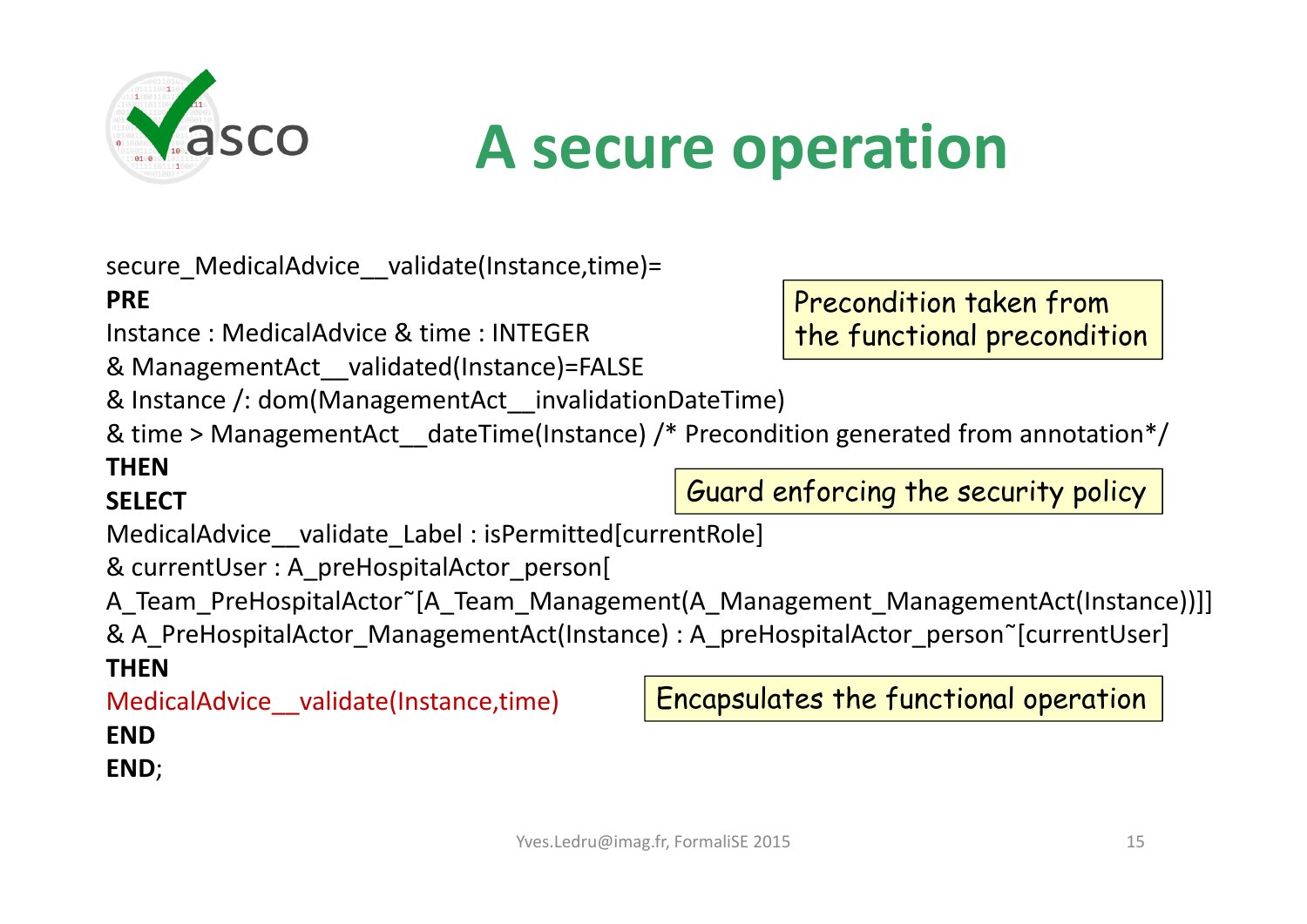

### **Validation activities**

- 1. B proof obligations
- 2. Functional animation
- 3. Animation of secured operations
- 4. Systematic test of the permissions
- 5. Attacks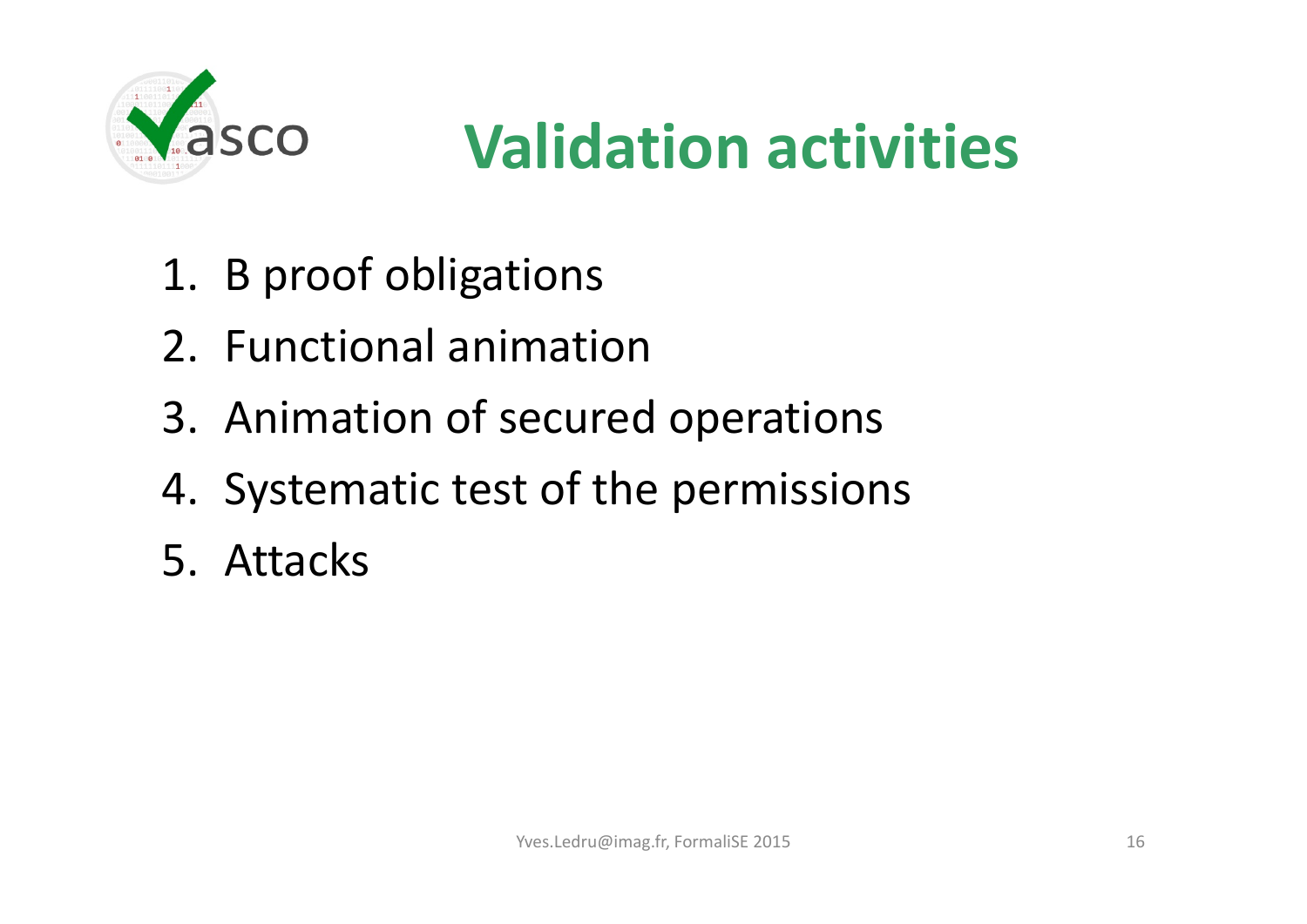

# **1. B Proof obligations**

- Discharged using Atelier B tool.
- On the functional model :
	- – Checks that invariant properties (added as annotations) are consistent with the operations
- On the security model
	- – Useless because we use <sup>a</sup> generic security model, instanciated by the policy
	- The generic security model satisfies the proof obligations.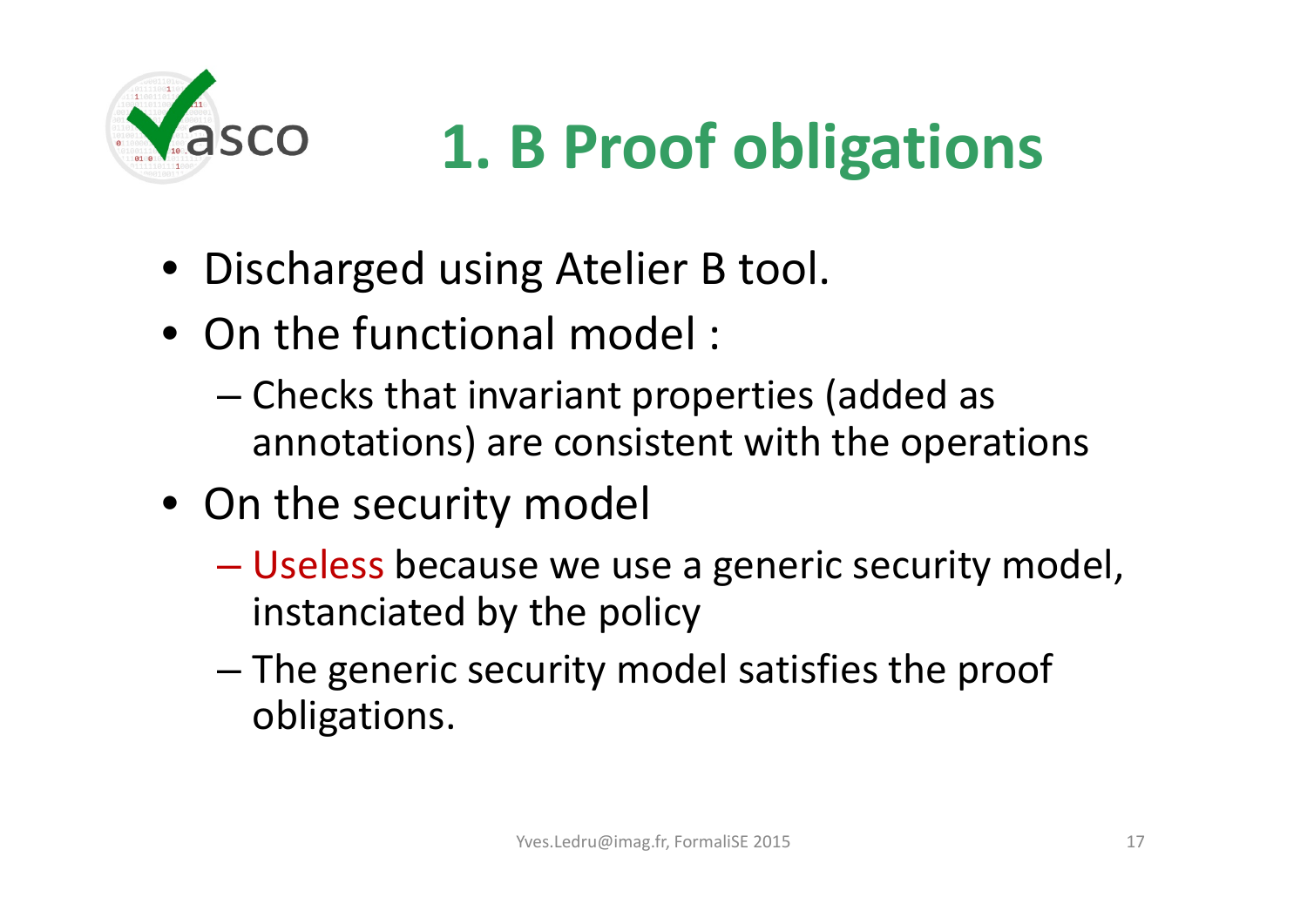

## **2. Functional animation**

- Based on (functional) use cases
- Shows that the use case is feasible with the current functional specification.
- Helps finding missing operations or too strong preconditions.

```
\sqrt{2}. Validate it!
Intervention_NEW(INTERV1,Parm ,0) ;
Team_NEW(TEAM1,INTERV1,0,TEAMNAME1) ;
Team__addMembers(TEAM1,{Parm_},1) ;
Patient_NEW(drunkGuy,Parm_,DrunkGuyName) ;
Intervention AddA Intervention Patient
                (INTERV1,drunkGuy) ;
Management_NEW(MGT1,INTERV1,drunkGuy,TEAM1,1) ;
MedicalAdvice_NEW(ACT1,MGT1,Parm_,2,STR1) ;
MedicalAdvice validate(ACT1,3)
                                                     Initial sequence needed
                                                      to perform the use case
                                                      (sequence found with the
                                                     help of ProB enabled ops)
                                                    Use case:
                                                    1. Create a medical advice
```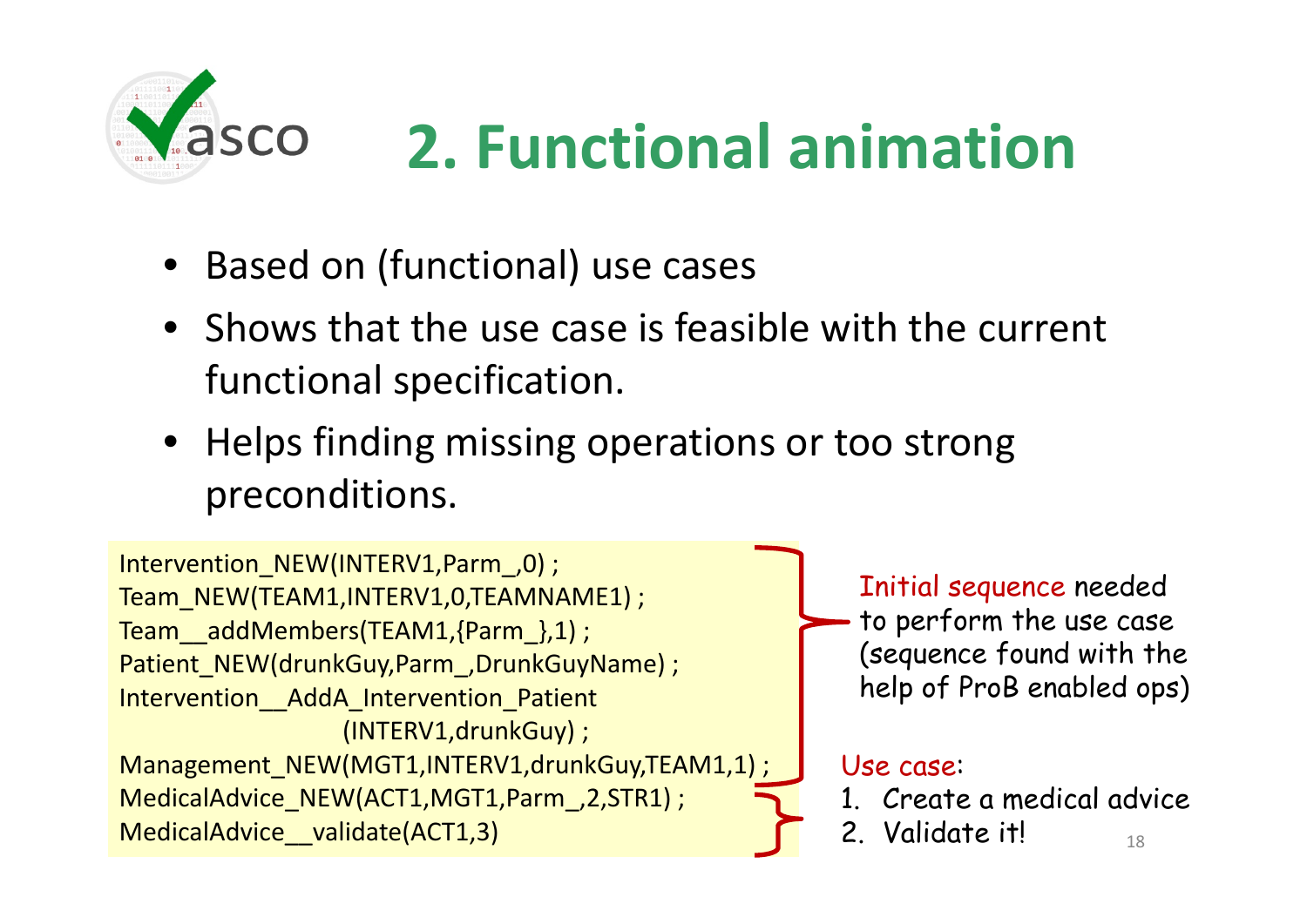

### **3. Animation of secured operations**

- • The same use cases can be played using the secured version of its operations <sup>+</sup> additional security related actions.
- This shows that the security policy does not block functional

```
use cases.
              setPermissions ;
              Connect(aParm,{PARM}) ;
              changeCurrentUser(aParm) ;
              secure Intervention NEW(INTERV1,Parm, 0);
              secure_Team_NEW(TEAM1,INTERV1,0,TEAMNAME1) ;
              secure_Team__addMembers(TEAM1,{Parm_},1) ;
              secure_Patient_NEW(drunkGuy,Parm_,DrunkGuyName) ;
              secure_Intervention__AddA_Intervention_Patient
                      (INTERV1,drunkGuy) ;
              secure Management_NEW
                      (MGT1,INTERV1,drunkGuy,TEAM1,1) ;
              secure MedicalAdvice NEW(ACT1,MGT1,Parm, 2,STR1) ;
              secure_MedicalAdvice__validate(ACT1,3)
```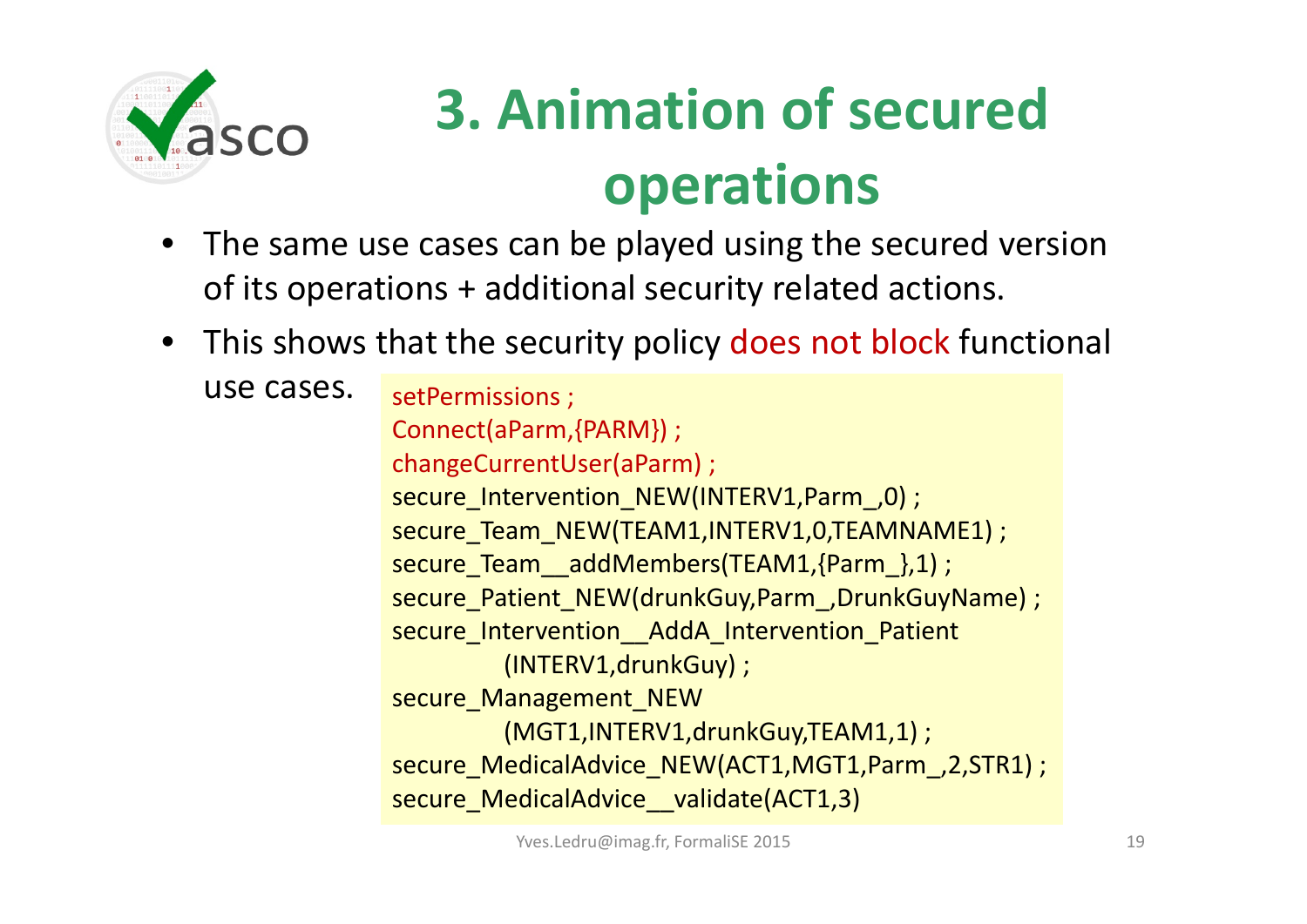

- Positive and negative tests for each rule
- Test cases differ only by the nominal/robustness code

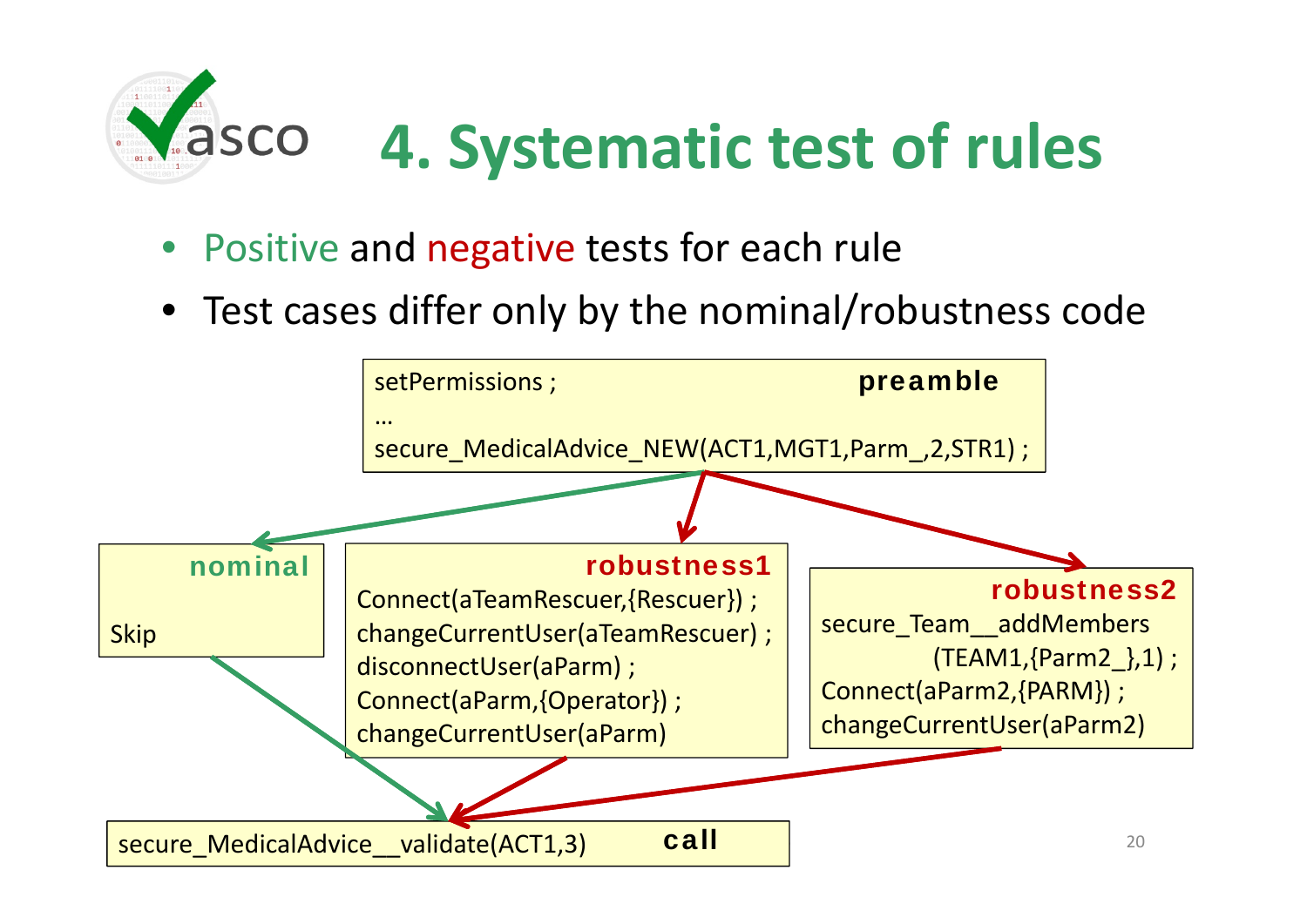

TestPos <sup>=</sup> **BEGIN** preamble ; nominal ; call **END** ; TestNeg1of2 <sup>=</sup> **BEGIN** preamble ; robustness1 ; call **END** ; TestNeg2of2 <sup>=</sup> **BEGIN** preamble ; robustness2 ; call **END** ; preambleAndRobustness1of2 <sup>=</sup> **BEGIN** preamble ; robustness1 **END** ; preambleAndRobustness2of2 <sup>=</sup> **BEGIN** preamble ; robustness2 **END**



- The positive test succeeds.
- •• The negative tests are not enabled by ProB.
- preambleAndRobustness operations are enabled, => it reveals that the guard of **call** is not satisfied!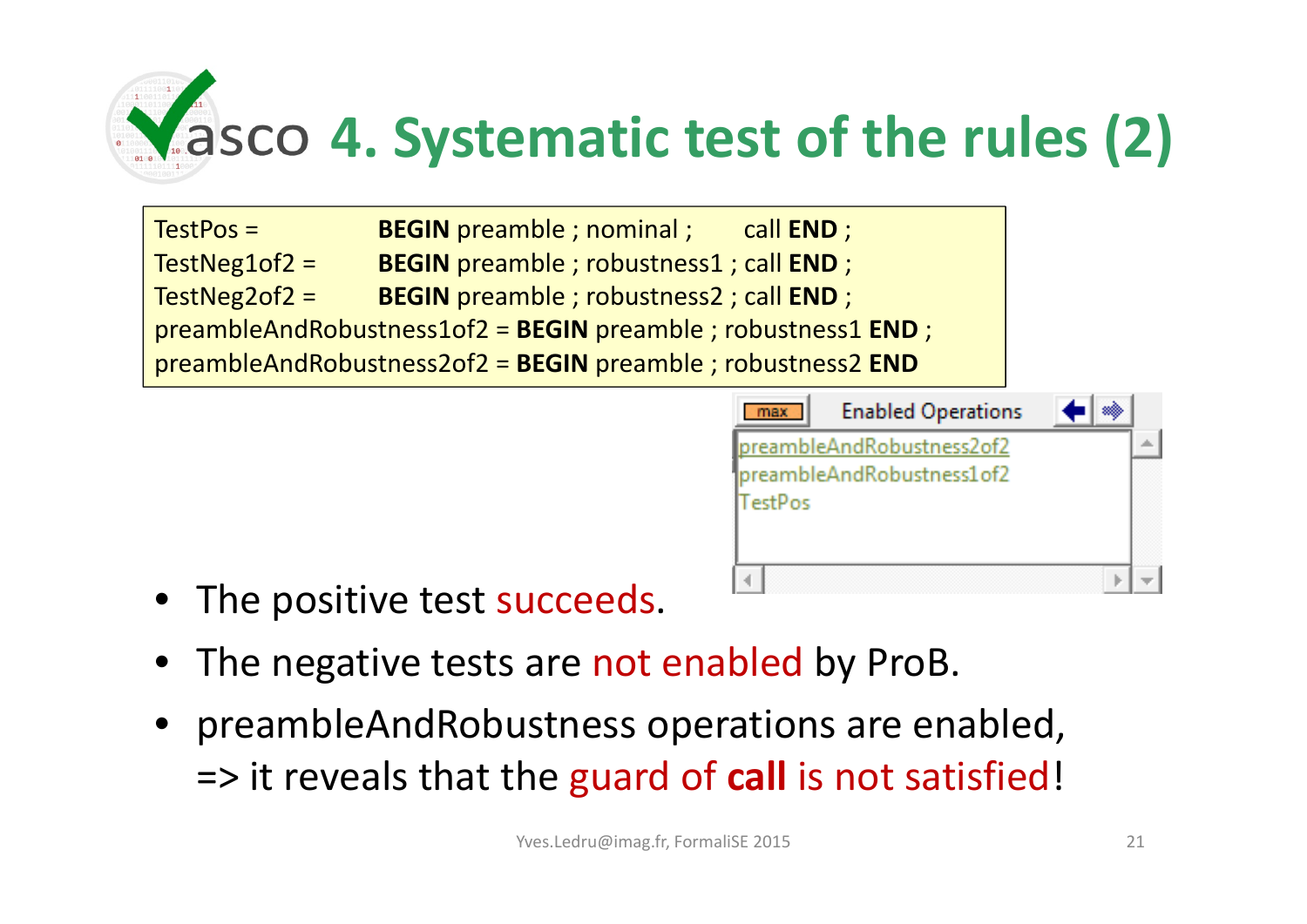

| <b>Permission rule</b>    | <b>Positive</b><br>tests | <b>Negative</b><br>tests |
|---------------------------|--------------------------|--------------------------|
| <b>Intervention Perms</b> | 3                        | 7                        |
| <b>Patient Perms</b>      | 3                        | 7                        |
| <b>Team Perms</b>         | 5                        | 10                       |
| <b>Management Perms</b>   | 3                        | 6                        |
| <b>TeamDoctorMA</b>       | 4                        | 12                       |
| TeamMemberMA              | 5                        | 14                       |
| ParmAdviceMA              | $\overline{4}$           | 15                       |
| RegulatorInstructionMA    | 3                        | 12                       |
| RegParmMAPerm             | $\overline{2}$           | 2                        |
| <b>TeamMemberMAPerm</b>   | $\overline{2}$           | $\overline{2}$           |
| <b>Total</b>              | 34                       | 87                       |

- The 10 permissions of our security model were tested by positive and negative test cases.
- Specifier and tester were distinct persons.
- Followed a TDD approach where test cases were written beforethe detailed security policy.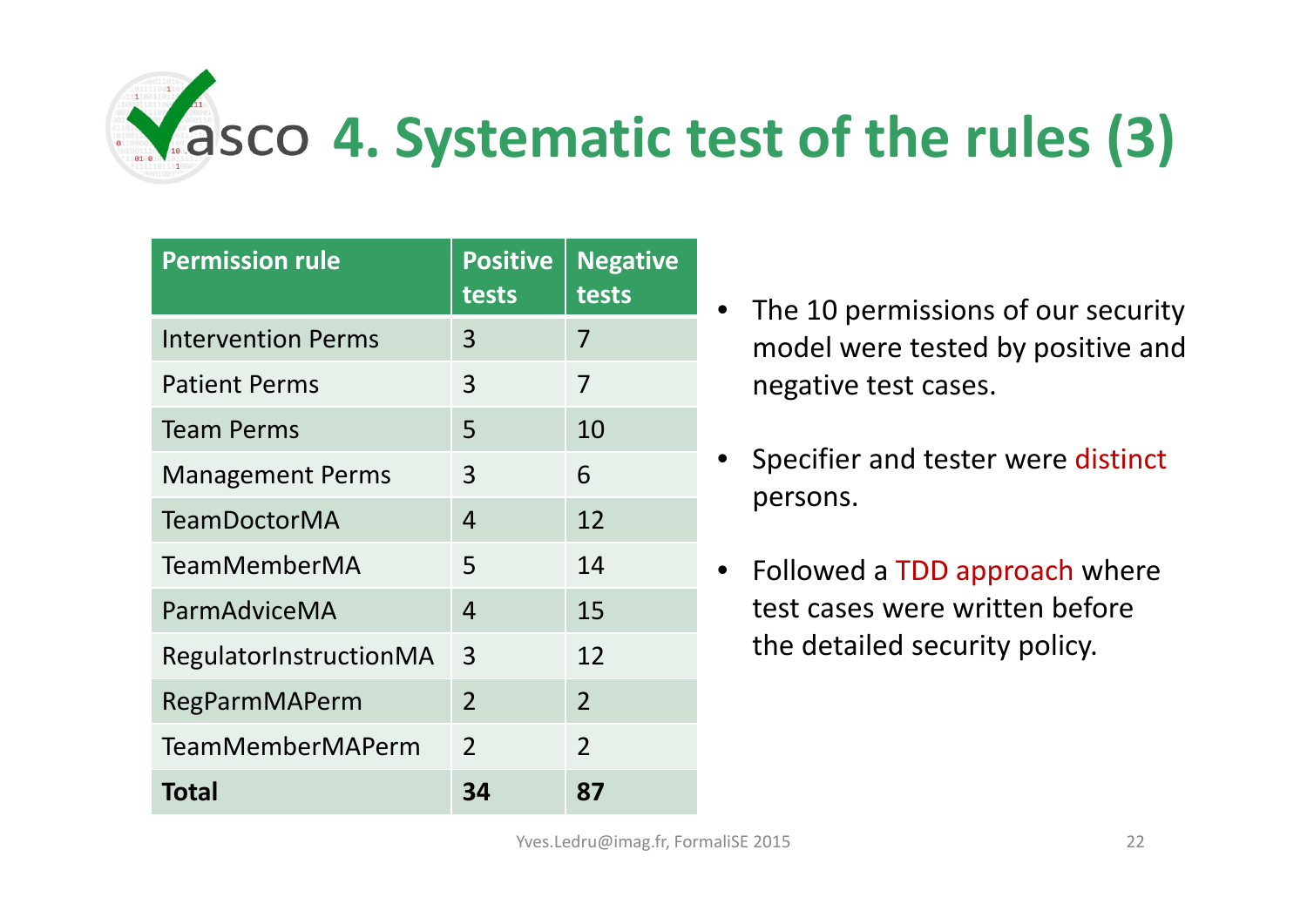



- At this stage, we checked that:
	- The security rules don't prevent normal use (3. Animation of secure operations)
	- Each rule grants or denies access correctly (4. Systematic test of the rules)
- But, does the system prevent insider attacks, i.e. sequences of actions which would grant additional but undue rights to legitimate users?
- We don't have <sup>a</sup> tool to design such attacks. (on‐going work)
- •But, given an attack, we can test it!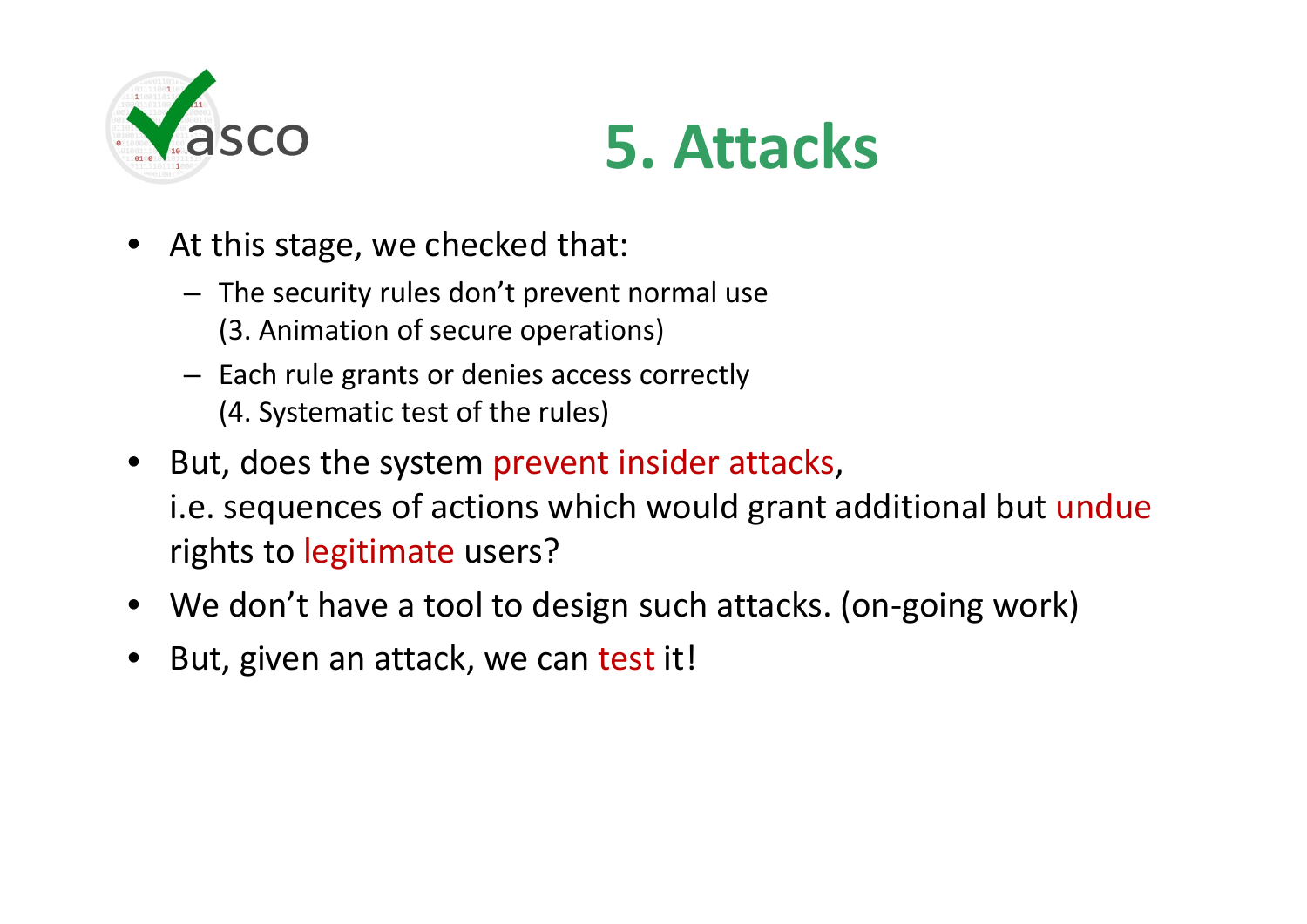



 $\bullet$  For example, <sup>a</sup> nurse tries to get read access to confidential information by joining the intervention team…



- 13 attacks were tested (and 7 closely related nominal cases)
- Note that attacks are more complex than the previous tests, and had to be cut into smaller steps before being played with ProB.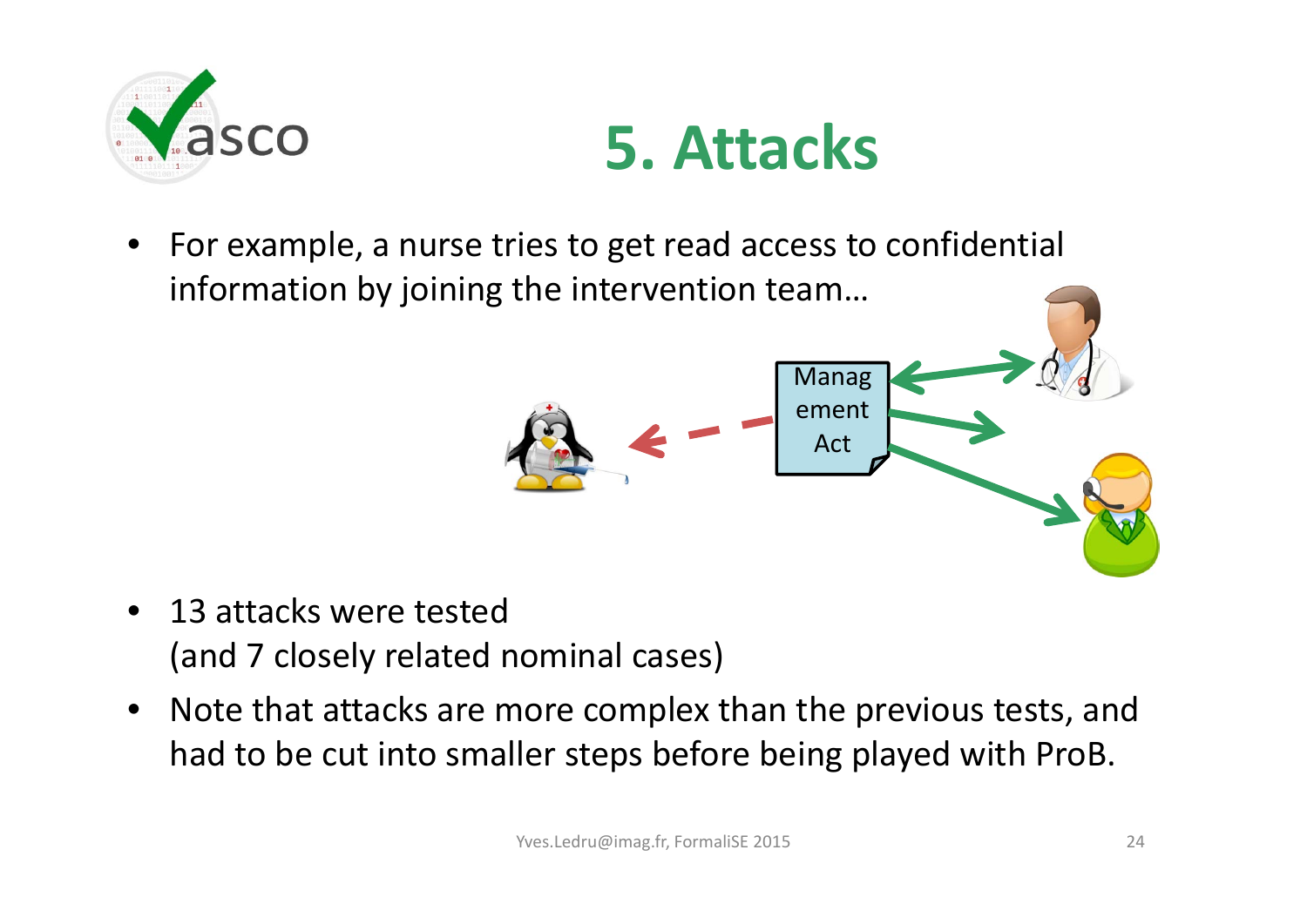

#### **Conclusion**

- V&V of <sup>a</sup> PIM model of Secure Information System :
	- Proofs
	- Animation
	- Test
- 141 tests played against the Res@mu model
- Future work:
	- – Automate the systematic generation of tests (combinatorial testing of roles and operations).
	- Automated synthesis of test cases and attacks using proof and model‐checking techniques.